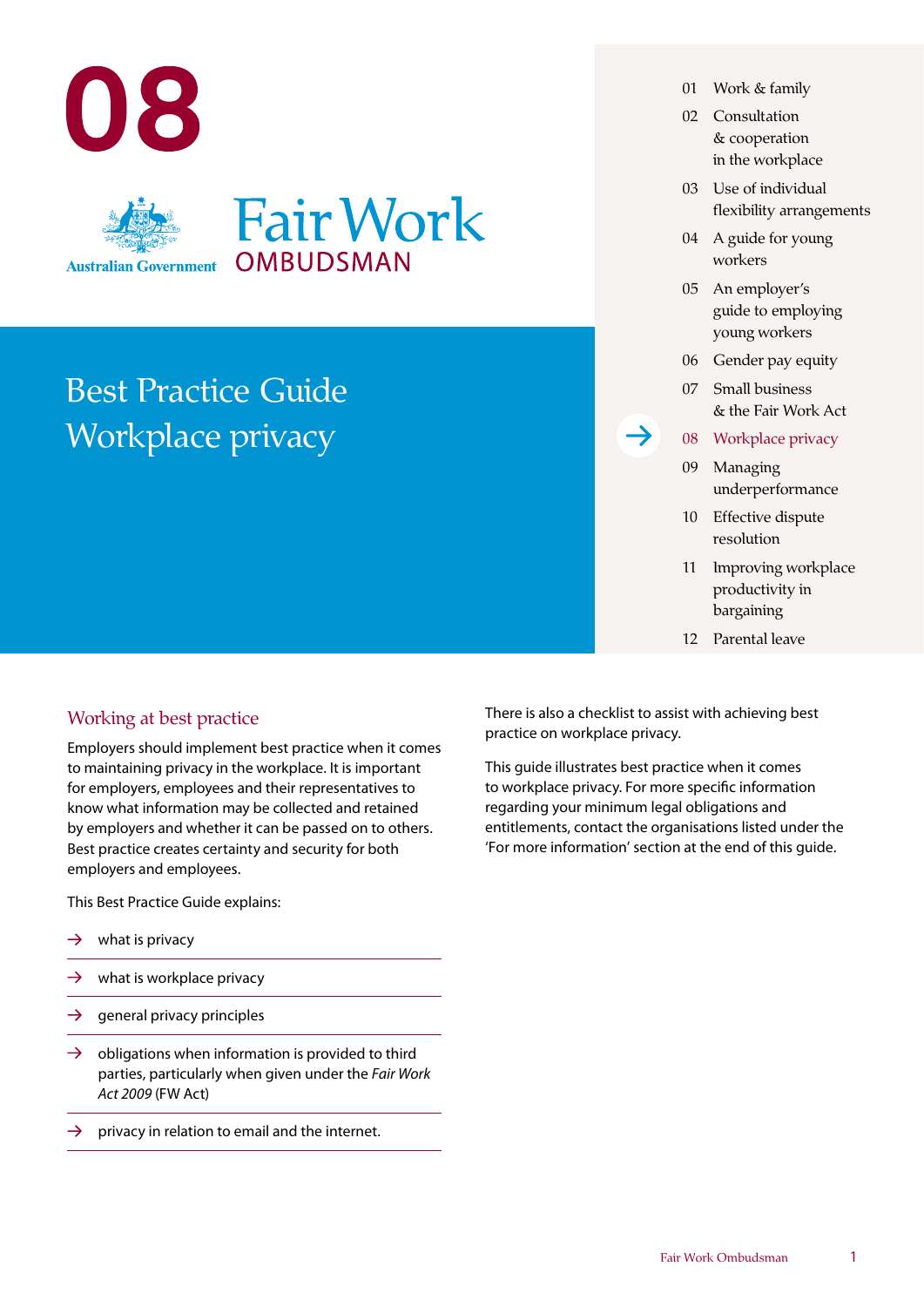# 08

## What is privacy?

Privacy is the word we give to being able to keep certain information to ourselves and to control what happens to our personal information. It also refers to being able to do things without interference by others. Privacy issues can arise in all aspects of life.

Commonwealth privacy laws regulate the collection and handling of personal information through minimum privacy standards. These are known as the Australian Privacy Principles (APPs). The APPs apply to all private sector businesses with an annual turnover of more than \$3 million, all private health service providers nationally, a limited range of small businesses and all Australian government agencies. Although some small businesses are not required to abide by Commonwealth privacy laws, all businesses should aim to comply with the privacy principles as a matter of best practice.

For specific information about APPs visit the website of the Office of the Australian Information Commissioner at [www.oaic.gov.au](http://www.oaic.gov.au).

## What is personal information?

Personal information is information that identifies a person. There are some obvious examples of personal information such as a person's name or address. Personal information can also include photos, credit history information, bank account details and even information about what a person likes, their opinions and where they work - basically any information where the person is reasonably identifiable.

Personal information can be sensitive in nature such as information about a person's race, ethnicity, political opinions, membership of political associations, membership of professional associations and trade unions, religious or philosophical beliefs, sexual preferences, health and genetic information or criminal records. The APPs provide higher privacy standards when organisations are handling an individual's sensitive information. Best practice employers apply the same higher standards even where they are not covered by the *Privacy Act 1988* (Cth) to ensure that sensitive personal information is handled appropriately.

## What is workplace privacy?

Employers will have access to personal information about employees. This information may be sensitive and employees may wish to keep this information private. This means that employers will need to think about the way in which they collect, use and disclose information they obtain from employees.

In many cases, Commonwealth privacy laws will not apply when it comes to employee records. Commonwealth privacy laws only apply to employee personal information if the information is used for something that is not *directly* related to the employment relationship between the employer and the employee. Nonetheless, best practice employers think carefully about any personal information that they have about their employees and treat that information in accordance with the privacy standards set out in the APPs.

It is good privacy practice for employers to tell employees when they collect their personal information. In doing so, the employer could tell the employee why they are collecting the information and who the employer might pass that information on to.

Best practice employers allow employees to access personal information about themselves which is held by their employer. Employees should also be able to have that information corrected or verified if it is incorrect, out of date or incomplete.

## General privacy principles

The Office of the Australian Information Privacy Commissioner's website contains further information on good practice for organisations dealing with employees' personal information. The guides deal with:

- $\rightarrow$ limiting the collection of information
- $\rightarrow$ providing notice to individuals about the potential collection, use and disclosure of personal information
- $\rightarrow$  disclosing personal information
- $\rightarrow$ keeping personal information accurate, complete and up-to-date
- keeping personal information secure
- providing access to personal information.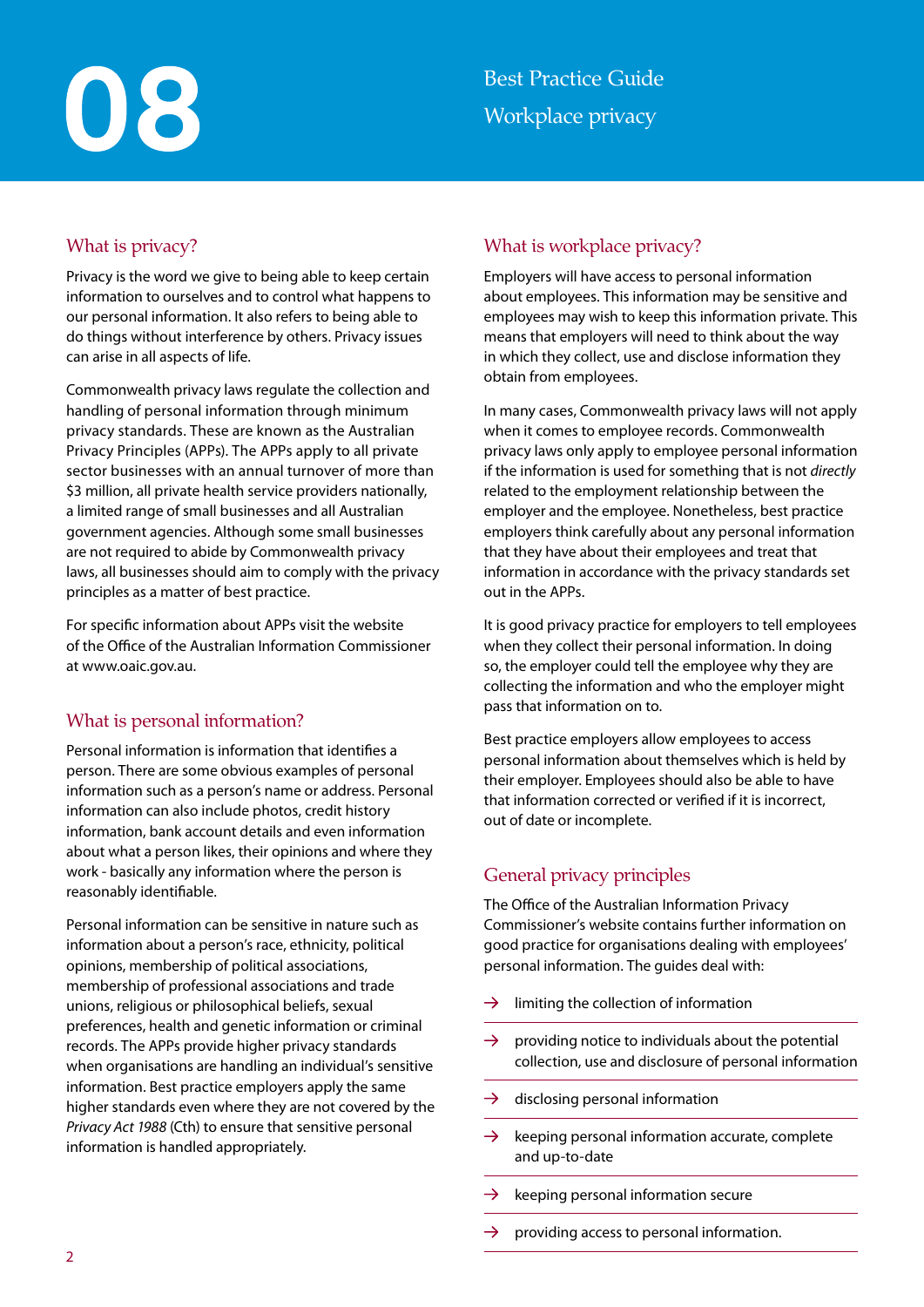## When can you give information to third parties?

Best practice employers understand that creating trusting relationships with employees is integral to achieving a happy and productive workplace. Best practice employers follow the APPs when providing information about their employees to third parties. In line with the APPs, for example, an employer should not sell a list of its employees to another organisation for marketing purposes.

In limited circumstances, however, an employer may disclose employee records to a third party.

Information requested by a Fair Work Inspector A Fair Work Inspector can request information about employees in order to establish that the business is meeting its employment obligations. Under the FW Act, employers are required to provide this information to a Fair Work Inspector.

Information requested by other government agencies

Some government agencies, such as the Australian Tax Office, have powers to request information from employers. Employers should satisfy themselves that the agency requesting the information has the power to do so. You may wish to ask the agency what law allows them to make a request for the information. When required by law, employers should provide the requested information to the appropriate government agencies.

### Information requested by a permit holder

There may be occasions where a permit holder (generally a union official) will wish to enter an employer's premises to investigate a suspected contravention of the FW Act or an industrial instrument such as a modern award or enterprise agreement. While on the premises, the permit holder may also ask to inspect or copy documents.

In these circumstances, the FW Act:

- $\rightarrow$ allows a permit holder to inspect or copy documents which are directly relevant to the suspected contravention
- $\rightarrow$ allows a permit holder to inspect or copy the documents of members of the organisation the permit holder is from
- $\rightarrow$ allows a permit holder to inspect or copy the documents of non-members where consent has been obtained from the specific non-members or an order for access has been obtained from the Fair Work Commission
- $\rightarrow$ exempts an employer from allowing the permit holder to inspect or copy documents if doing so would contravene a Commonwealth law (including the Commonwealth privacy laws) or a state or territory law.

The FW Act also imposes certain privacy obligations on a permit holder (and the organisation they are from) in relation to information obtained from the exercise of a right of entry. Subject to limited exceptions, a permit holder and the organisation must not use or disclose personal information obtained in these circumstances for a purpose other than to investigate or remedy a suspected contravention.

A permit holder or organisation found to have breached these obligations can be liable for significant penalties and may have their permit revoked.

Information collected from a protected action ballot Protected action ballots will generally be conducted by the Australian Electoral Commission (AEC). Under the FW Act, however, the Fair Work Commission may decide that a person other than the AEC is to be the protected action ballot agent or independent adviser for a protected action ballot.

In this situation, the non-AEC ballot agent or independent adviser must not disclose information that would identify an employee as a member or non-member of a union. Disclosure of such information may be subject to a civil penalty under the FW Act. It may also be the subject of the Commonwealth privacy laws and a complaint to the Office of the Australian Information Commissioner.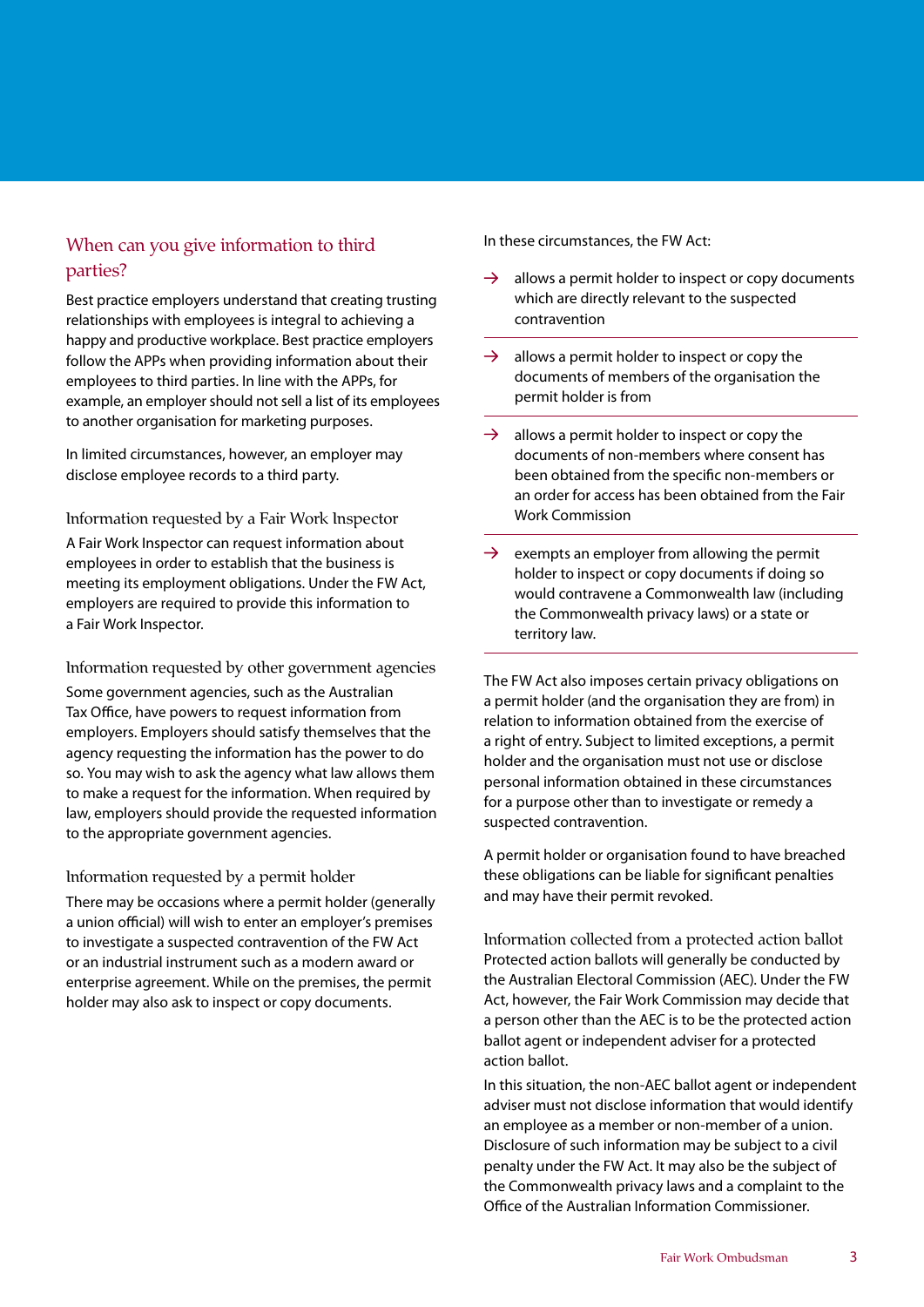# 08

## Best Practice Guide Workplace privacy

## Information for references

Sometimes employers are approached to provide employment references about former or current employees. Providing information that relates directly to the employment relationship between an employer and employee is not a breach of Commonwealth privacy laws. Information that directly relates to the employment relationship can include things such as the employee's skills, performance, conduct, and their terms of employment.

In general, best practice employers consider whether to disclose personal information about an employee without their consent. If an individual applying for a job has asked a former employer to act as a referee, the former employer can assume, when contacted for a reference, that they have the individual's implied consent to disclose relevant information about them. However, if the former employer has not been asked by the individual to be a referee and is contacted for a reference, generally the former employer should seek the consent of the individual before disclosing information about them.

Best practice employers also consider what information is appropriate to provide in a reference. In some circumstances, it may not be good practice to disclose personal information about, for example, an employee's medical history. The Office of the Australian Information Commissioner can provide more information on this matter.

## What about email and the internet?

Employee and employer use of internet and email can raise issues about workplace privacy. Password access and login codes may give employees the impression that their email and web browsing activities during work hours are private. Employees may not be aware that these activities can be scrutinised by their employer.

Clear workplace policies can help to ensure that both employees and employers understand the expectations and responsibilities that apply to email and internet use. The preparation of a best practice internet and email usage policy can include:

- $\rightarrow$ consulting with employees about the policy during the policy's development. This will help the employer to understand the types of legitimate activities for which staff are using email and web browsing. A consultative process can also increase employees' awareness of the possible risks to the business associated with improper email and internet use
- $\rightarrow$ developing and communicating to the employees a policy which outlines the obligations and responsibilities of employees and the employer in relation to use of electronic communication mediums. A best practice policy will:
	- explain clearly what is appropriate use of email and internet at work
	- outline what personal use of email both within the organisation and externally, is appropriate
	- outline types of use that are prohibited
	- refer to any relevant legislation regarding use and access
	- outline what information is logged and who in the organisation has rights to access the logs and content of staff email and browsing activities
	- set out in plain English how the business intends to monitor or audit employee compliance with its rules relating to acceptable usage of email and web browsing
	- outline potential consequences for misuse of email or web browsing.
- $\rightarrow$ reviewing the policy with employees on a regular basis. This will help the policy to keep up with the development of the internet and information technology. The policy should be re-issued to all employees whenever significant change is made so they are aware of any change and to reinforce the organisational message.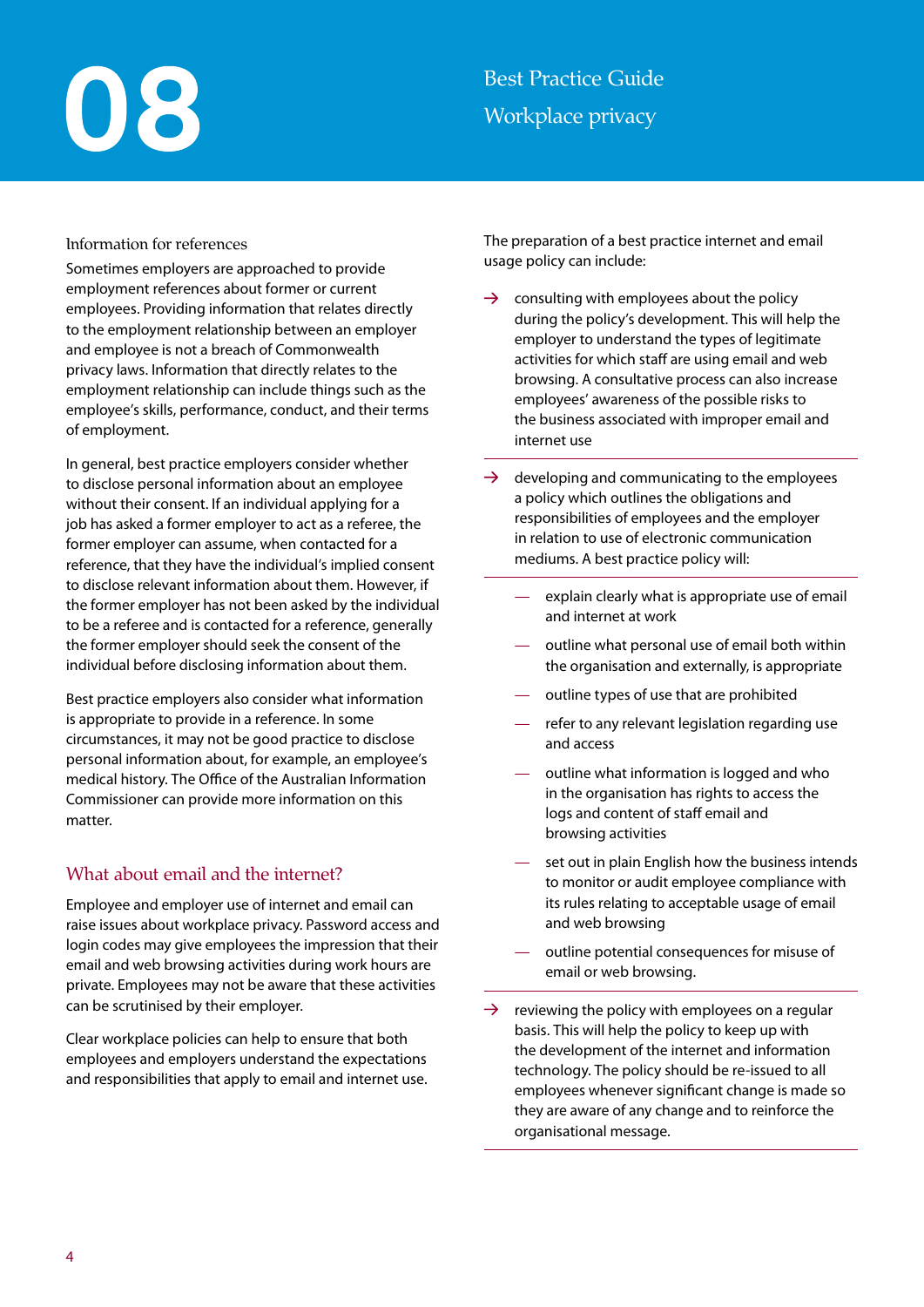Similar issues (and best practice responses) may arise from the use of company-provided mobile phones and other electronic devices when accessed for personal use.

## What about other legal requirements?

Some states and territories have their own laws that may relate to workplace privacy or workplace surveillance. See the 'For more information' section at the end of this guide to find out where to learn more.

## Checklist for best practice on workplace privacy

- $\sqrt{2}$ Is there a policy and practice on how employee personal information is collected and handled?
- $\sqrt{2}$ If so, how is the policy and practice communicated to staff and how are people made aware of it? How is it made available to employees?
- $\sqrt{2}$ Does the business only collect and retain information about employees that is necessary?
- $\sqrt{ }$ Is personal information held by the business complete and up-to-date?
- $\sqrt{ }$ Does the business retain personal information in a secure way?
- $\sqrt{2}$ When providing information to a third party, has the business ensured that it has complied with its own privacy obligations? For example, if information is being provided to meet a lawful request, has the business only provided information that is necessary to comply with that request?
- $\sqrt{2}$ Does the business have policies in place about use of electronic equipment which sets out appropriate personal and business use and which makes clear how the business monitors employee use of electronic equipment?